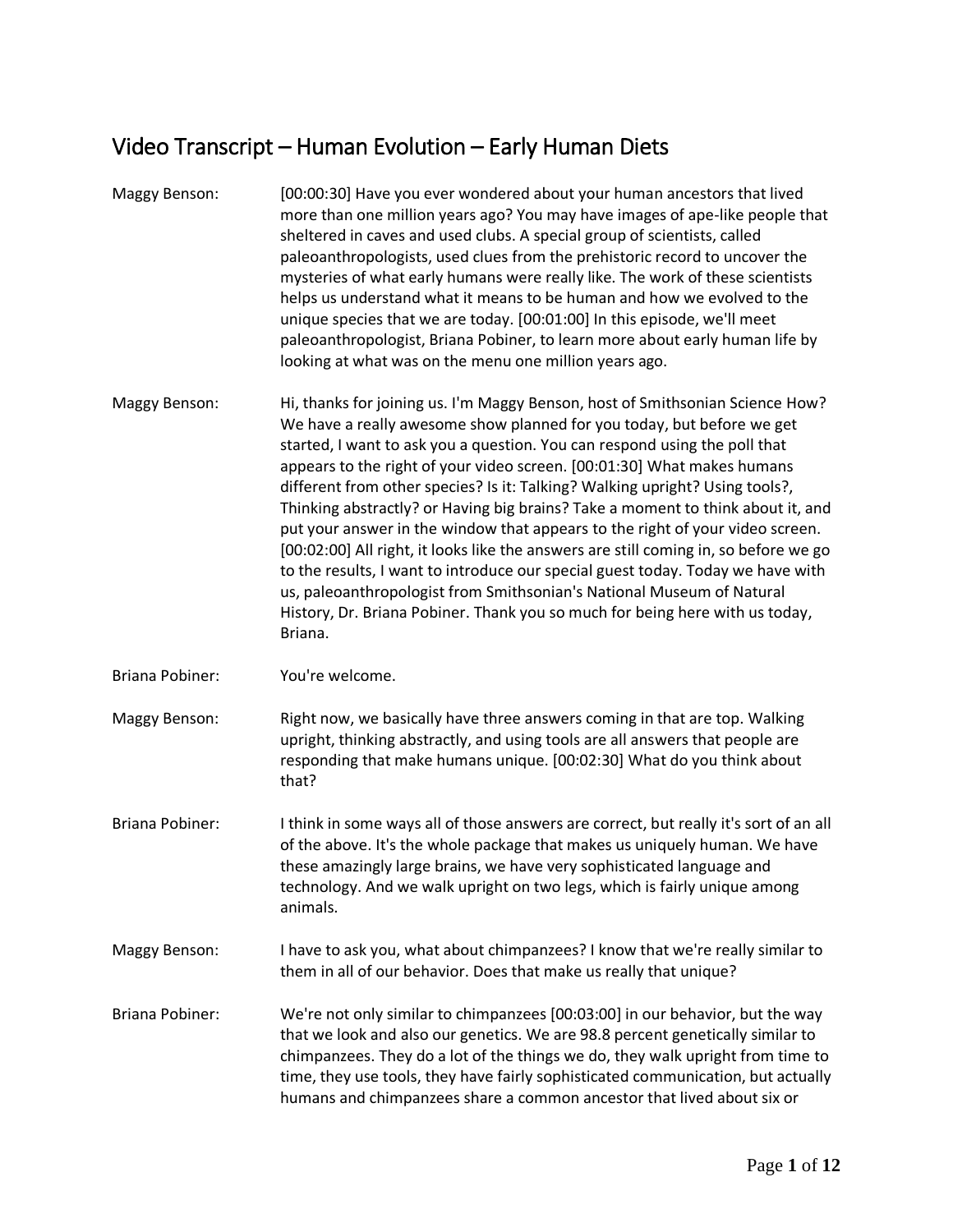seven million years ago. We've had quite a long time to evolve on those separate paths. If we have 3.2 billion base pairs in our [00:03:30] genome, 1.2 percent is maybe 35 million difference.

- Maggy Benson: Oh my god, so only 1.2 percent of our genetic code is different, but it really makes us uniquely human.
- Briana Pobiner: It does, that makes us who we are.

Maggy Benson: And I guess 6.7 million years of evolution too.

- Briana Pobiner: That's right. That's quite a long time.
- Maggy Benson: Can you tell us what a paleoanthropologist is, and what you do to study human evolution?
- Briana Pobiner: Sure. A paleoanthropologist us essentially a scientist [00:04:00] who's interested in early humans. What they did, how they lived, what they ate, all about their biology and behavior. Paleoanthropologists usually use three lines of evidence to look at early human lifestyles. We use the fossils of the early humans themselves, we use animal bones or fossils of animals that lived at the same time as those early humans, we can tell something about environments from those animals. Possibly something about diet. [00:04:30] We can also use the archaeological record, stone tools, pottery, anything that was left behind that early humans made.
- Maggy Benson: Interesting. It sounds like there are a lot of different puzzle pieces across those three lines of evidence.
- Briana Pobiner: There are, and it's really neat to try and fit those puzzle pieces together. We're never going to have every single piece, but really trying to make sense of the evidence we have.
- Maggy Benson: Can you show us something ... I see evidence on the table here. Can you show us something that you brought?
- Briana Pobiner: Sure, I brought [00:05:00] the exact replica of a skull of probably my favorite species on the human family tree. *Homo erectus*. One of the things that makes *Homo erectus* so special is that it started to incorporate a lot more meat into its diet. I'm really interested in meat-eating in early human diets. By about 1.8, 1.9 million years ago when this species evolved, it started to eat more meat and more marrow and other things from large animals.
- Briana Pobiner: We can see that reflected in the shape [00:05:30] of it's skull. In comparison to a species like *Australopithecus afarensis*, which lived much earlier back to almost 3.9 million years ago. The slope of the face is much different. A lot of the face of *Australopithecus afarensis* was really used for chewing. But then once early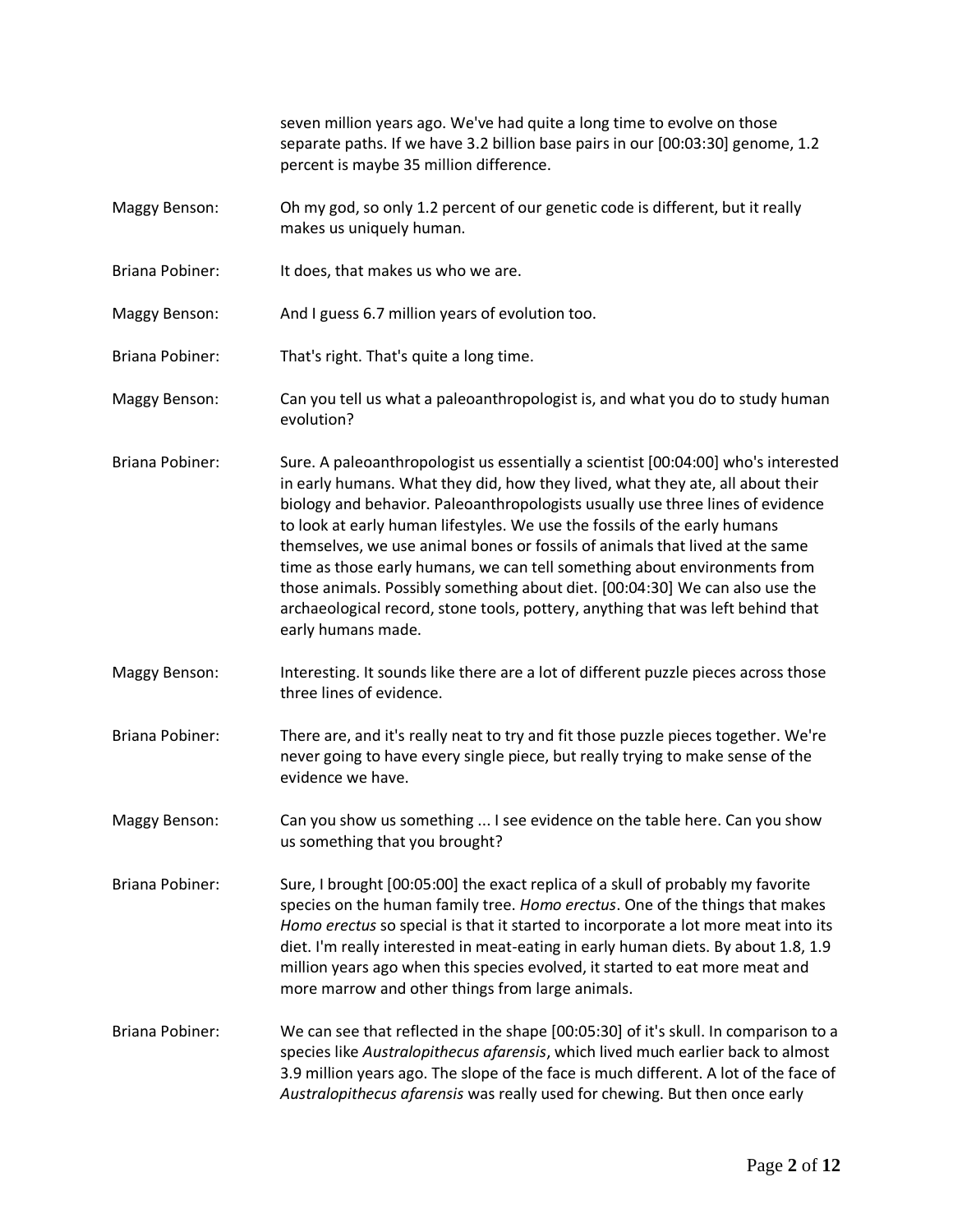|                        | humans started using stone tools to butcher meat, they could basically process<br>food outside of their mouths. So our teeth got smaller, but our brains got<br>bigger.                                                                                                                                                                                                                                                                                                                                                   |
|------------------------|---------------------------------------------------------------------------------------------------------------------------------------------------------------------------------------------------------------------------------------------------------------------------------------------------------------------------------------------------------------------------------------------------------------------------------------------------------------------------------------------------------------------------|
| <b>Maggy Benson:</b>   | Interesting. So what did we eat before [00:06:00] we started eating meat? What<br>did maybe afarensis eat?                                                                                                                                                                                                                                                                                                                                                                                                                |
| <b>Briana Pobiner:</b> | Even back to the earliest human ancestors, back to six or seven million years<br>ago, we probably had a very omnivorous diet. Eating plants and animals. Eating<br>things like fruit and leaves and berries and probably small animals. Maybe<br>insects, lizards, eggs, all sort of things. Kind of anything we could get our hands<br>on.                                                                                                                                                                               |
| Maggy Benson:          | You mentioned that there are other species, other than afarensis and Homo<br>erectus, [00:06:30] how many human species were there?                                                                                                                                                                                                                                                                                                                                                                                       |
| <b>Briana Pobiner:</b> | The family tree, our family tree, is pretty bushy actually. It's very diverse. There<br>were maybe somewhere between 18 and 20 species on our family tree. At any<br>one time, there were often several species living at the same time. It's fairly<br>unique to be a modern human and to be the only species left standing. You can<br>see right there, kind of on the top of the tree.                                                                                                                                 |
| Maggy Benson:          | Did all of these animals live at the same time?                                                                                                                                                                                                                                                                                                                                                                                                                                                                           |
| <b>Briana Pobiner:</b> | [00:07:00] Many of them did, you can see where some of them overlap. In fact,<br>modern humans, our time span overlaps with at least three different other early<br>human species.                                                                                                                                                                                                                                                                                                                                        |
| Maggy Benson:          | Interesting. The early humans that you study, where did they live?                                                                                                                                                                                                                                                                                                                                                                                                                                                        |
| <b>Briana Pobiner:</b> | There are a couple places that I work. One site that I am currently doing<br>research at is called Olorgesailie, it's a site in southern Kenya, in the southern<br>Kenya Rift Valley. We actually have a beautiful photo of Olorgesailie right in<br>back of us. This is what [00:07:30] the landscape looks like. It's very eroded, but<br>I think it's quite beautiful. We're working at Olorgesailie under the direction of<br>Dr. Rick Potts, who's also a paleoanthropologist here at the Natural History<br>Museum. |
| <b>Maggy Benson:</b>   | What kind of things do you look at at Olorgesailie?                                                                                                                                                                                                                                                                                                                                                                                                                                                                       |
| <b>Briana Pobiner:</b> | I'm particularly interested in looking at the animal bones there. I've actually<br>brought one with me today. This is a rib of some sort of large animal, maybe<br>about [00:08:00] a zebra size, that's about a million years old.                                                                                                                                                                                                                                                                                       |
| Maggy Benson:          | Wow, that's so interesting. You may find some of these fossil bones here at your<br>field site, in Olorgesailie. What else do you find at the field site here?                                                                                                                                                                                                                                                                                                                                                            |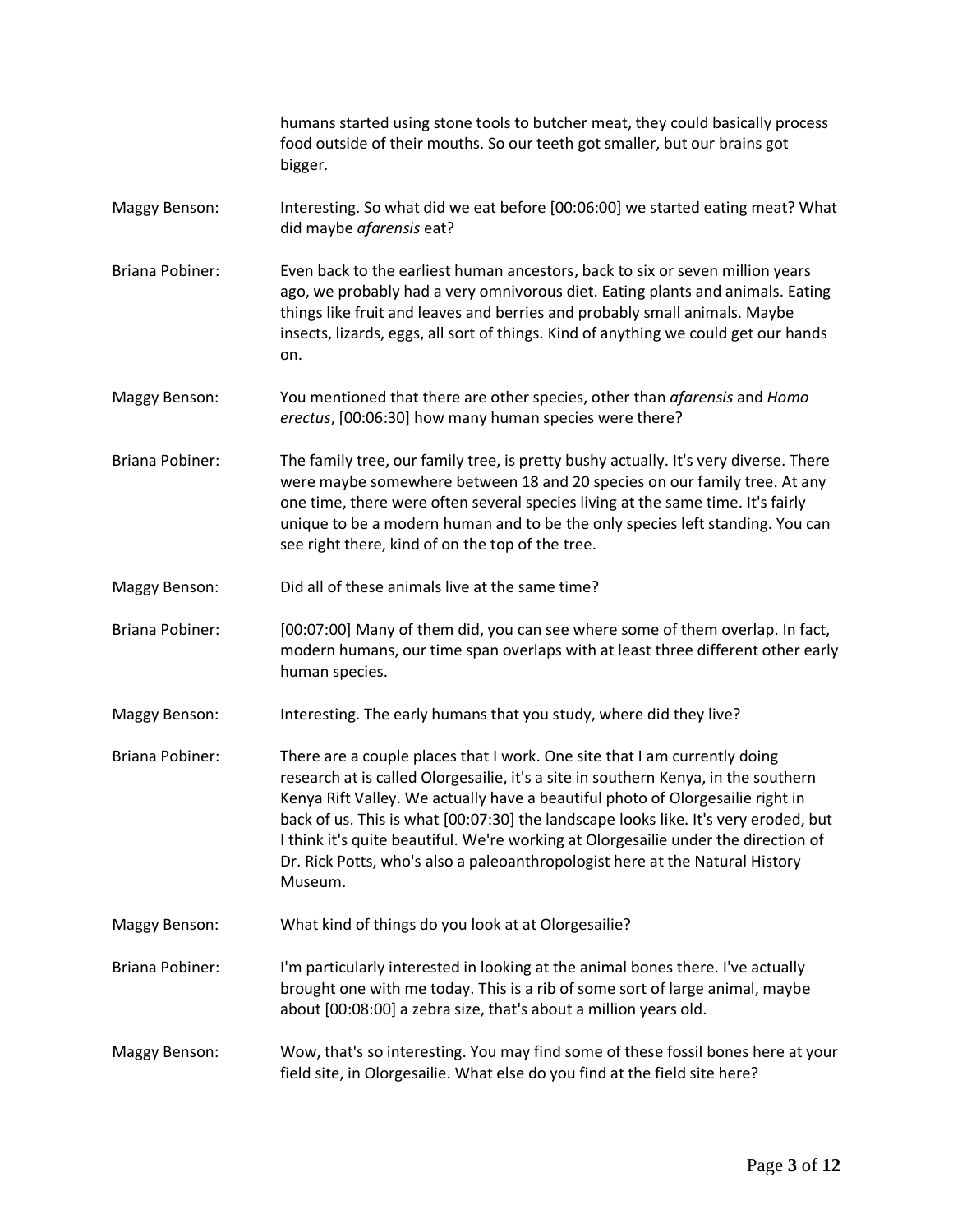| <b>Briana Pobiner:</b> | We find lots of different types of evidence. It really takes a team to be able to<br>put together the pieces of this prehistoric puzzle. We have archaeologists who<br>study the stone tools. We have the paleoanthropologists, or physical<br>anthropologists who study the actual fossils [00:08:30] of early humans. We<br>have paleontologists that study the animal bone fossils, but geologists are also<br>key. These are scientists who help us figure out how old the fossils and artifacts<br>were. Also help us reconstruct the type of landscapes and environments that<br>early humans lived in. |
|------------------------|---------------------------------------------------------------------------------------------------------------------------------------------------------------------------------------------------------------------------------------------------------------------------------------------------------------------------------------------------------------------------------------------------------------------------------------------------------------------------------------------------------------------------------------------------------------------------------------------------------------|
| Maggy Benson:          | Wow. That's really interesting. We already have a student question for you, are<br>you ready to take it?                                                                                                                                                                                                                                                                                                                                                                                                                                                                                                      |
| <b>Briana Pobiner:</b> | Sure.                                                                                                                                                                                                                                                                                                                                                                                                                                                                                                                                                                                                         |
| Maggy Benson:          | All right. This one comes from Amy from Acacia. She wants to know, who is our<br>[00:09:00] closest relative?                                                                                                                                                                                                                                                                                                                                                                                                                                                                                                 |
| <b>Briana Pobiner:</b> | Who is our closest relative? That's a good question. That's sort of a million dollar<br>question. Right now, based on available evidence, we think that our probably<br>direct ancestor is a species called Homo heidelbergensis. This species lived in<br>Africa and in Europe. Dating back to about 800,000 years ago. Populations of<br>this species in Africa evolved eventually into our species, modern humans or<br>Homo sapiens about [00:09:30] 200,000 years ago. The populations in Europe<br>evolved into Neanderthals. Neanderthals are our closest extinct relatives.                           |
| Maggy Benson:          | Wow, interesting. We have another question for you. This one comes from<br>Ruth. Ruth wants to know, is there any way to know what we will evolve into?                                                                                                                                                                                                                                                                                                                                                                                                                                                       |
| <b>Briana Pobiner:</b> | Wow, that's a fascinating question. A lot of that's hard to predict. The way that<br>evolution works is that changes often happen or are selected for in response<br>[00:10:00] to a particular selective pressure, in response to a particular<br>environment or challenge. Not knowing what those challenges will be in the<br>future, it's a little hard to predict how our evolutionary trajectory's going to<br>proceed.                                                                                                                                                                                 |
| <b>Maggy Benson:</b>   | Great. I want to get back to this bone that you brought here, that was recovered<br>from Olorgesailie one million years ago. You said that looking at marks on bones<br>is your primary research. What do you look at when you look at marks?                                                                                                                                                                                                                                                                                                                                                                 |
| <b>Briana Pobiner:</b> | I'm particularly interested in trying to figure [00:10:30] out who made these<br>marks on bones. Some of these marks were made by early humans when they<br>used sharp stone tools to butcher animals. Some of these marks were made by<br>carnivores when they were basically eating their prey and munching on these<br>bones.                                                                                                                                                                                                                                                                              |
| Maggy Benson:          | We see on this screen here, are those chew marks or what?                                                                                                                                                                                                                                                                                                                                                                                                                                                                                                                                                     |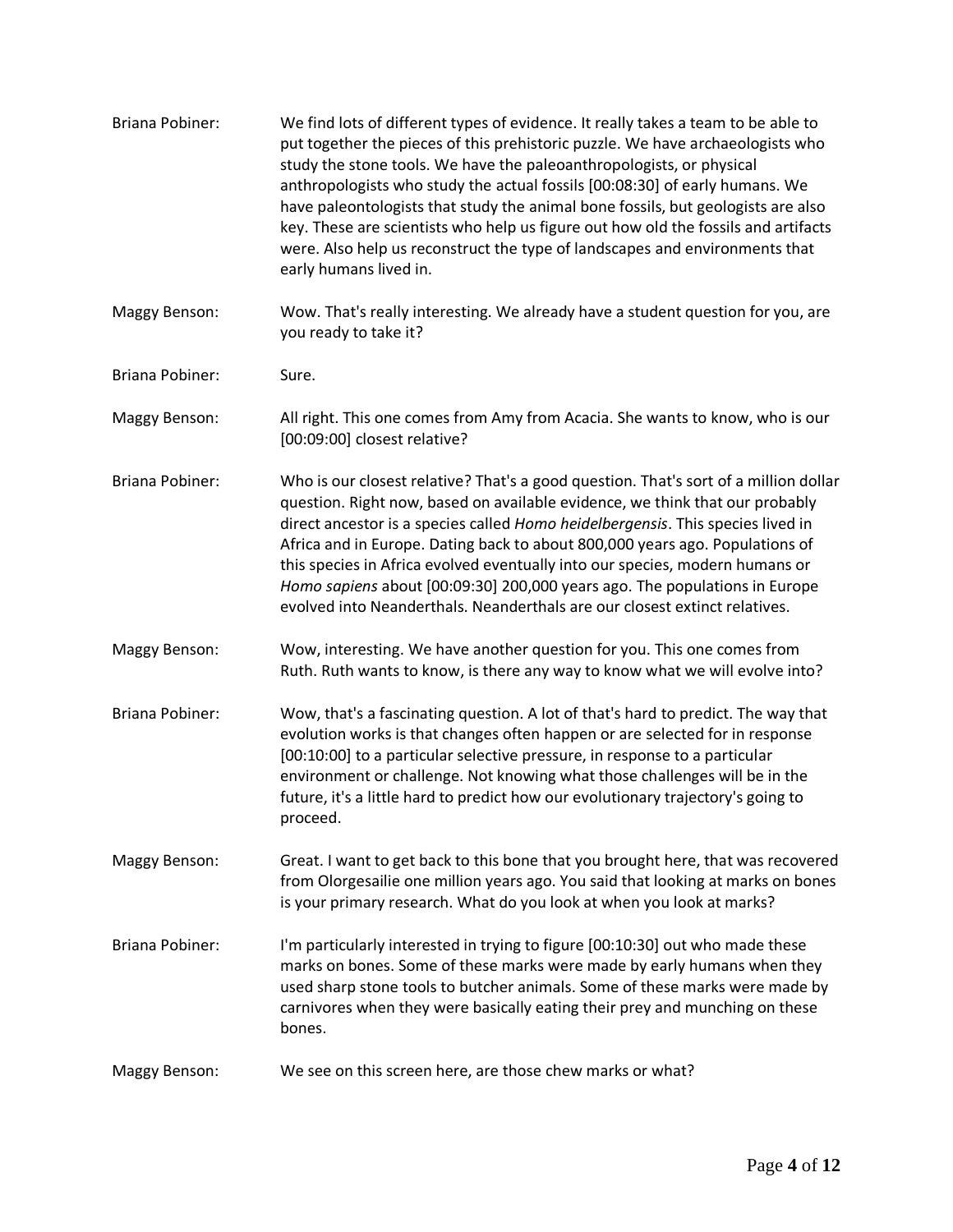| <b>Briana Pobiner:</b> | Those are great examples of cut marks on fossil bones. Cut marks are linear,<br>they're very narrow. They usually have a v-shape at the bottom. They're usually<br>[00:11:00] either oriented right across the bone or kind of diagonally across the<br>bone. In contrast, carnivore tooth marks, especially tooth pits, they're usually<br>round. They had there, crushed on the surface of the mark. They can sometimes<br>be scattered throughout the bone, or often concentrated on places where<br>carnivores have chewed.                                                                                                                                                                                                                                   |
|------------------------|-------------------------------------------------------------------------------------------------------------------------------------------------------------------------------------------------------------------------------------------------------------------------------------------------------------------------------------------------------------------------------------------------------------------------------------------------------------------------------------------------------------------------------------------------------------------------------------------------------------------------------------------------------------------------------------------------------------------------------------------------------------------|
| <b>Maggy Benson:</b>   | I want to know how you actually do the research to be able to understand what<br>made that [00:11:30] on the bone, because we don't have a looking glass to look<br>back a million years ago.                                                                                                                                                                                                                                                                                                                                                                                                                                                                                                                                                                     |
| <b>Briana Pobiner:</b> | I would love that. One thing I do is, I'm trying to determine what different<br>carnivore chewing patterns look like. To do that research, I work at another site<br>in Kenyan, called Ol Pejeta Conservancy, which is a site in central Kenya. It's a<br>modern game reserve. I'm working their together with my colleague, Dr. Fire<br>Kovarovic from Durham University in the U.K. We are basically looking at<br>[00:12:00] kills that lions, leopards, hyenas, different carnivores have made, to<br>try to determine if we can figure out what that lion-chewing pattern, that<br>leopard-chewing pattern looks like. We go out in these modern landscapes, we<br>follow these carnivores around. Then we pick up their leftovers and study those<br>bones. |
| Maggy Benson:          | Is that scary? I mean you're out on this modern game reserve with these big<br>carnivores.                                                                                                                                                                                                                                                                                                                                                                                                                                                                                                                                                                                                                                                                        |
| <b>Briana Pobiner:</b> | Not only with these big carnivores, these big meat-eaters, but elephants and<br>rhinos and buffalo. [00:12:30] It can be a little scary, but we always go out with<br>an armed guard, with an armed ranger, any time we're out of the car. To make<br>sure that we're safe.                                                                                                                                                                                                                                                                                                                                                                                                                                                                                       |
| <b>Maggy Benson:</b>   | Interesting. Did you bring any objects here today that show what some of these<br>chew-marks look like on the bones?                                                                                                                                                                                                                                                                                                                                                                                                                                                                                                                                                                                                                                              |
| Briana Pobiner:        | I did. Here is one example of a zebra bone that has some nice chewing damage<br>from a lion. You can see right here where the arrow is, there is basically a big<br>carnivore tooth mark back here. And over here is all of this nibbling damage that<br>happened [00:13:00] when a lion was chewing, trying to get this meat off and<br>ended up chewing part of the bone.                                                                                                                                                                                                                                                                                                                                                                                       |
| <b>Maggy Benson:</b>   | You've done a great job helping us understand what a chew mark looks like and<br>a bite mark and a cut mark, so let's go back to this rib bone that you brought.                                                                                                                                                                                                                                                                                                                                                                                                                                                                                                                                                                                                  |
| Briana Pobiner:        | Sure.                                                                                                                                                                                                                                                                                                                                                                                                                                                                                                                                                                                                                                                                                                                                                             |
| <b>Maggy Benson:</b>   | I think maybe we should ask the students what they thing that these marks<br>were made from.                                                                                                                                                                                                                                                                                                                                                                                                                                                                                                                                                                                                                                                                      |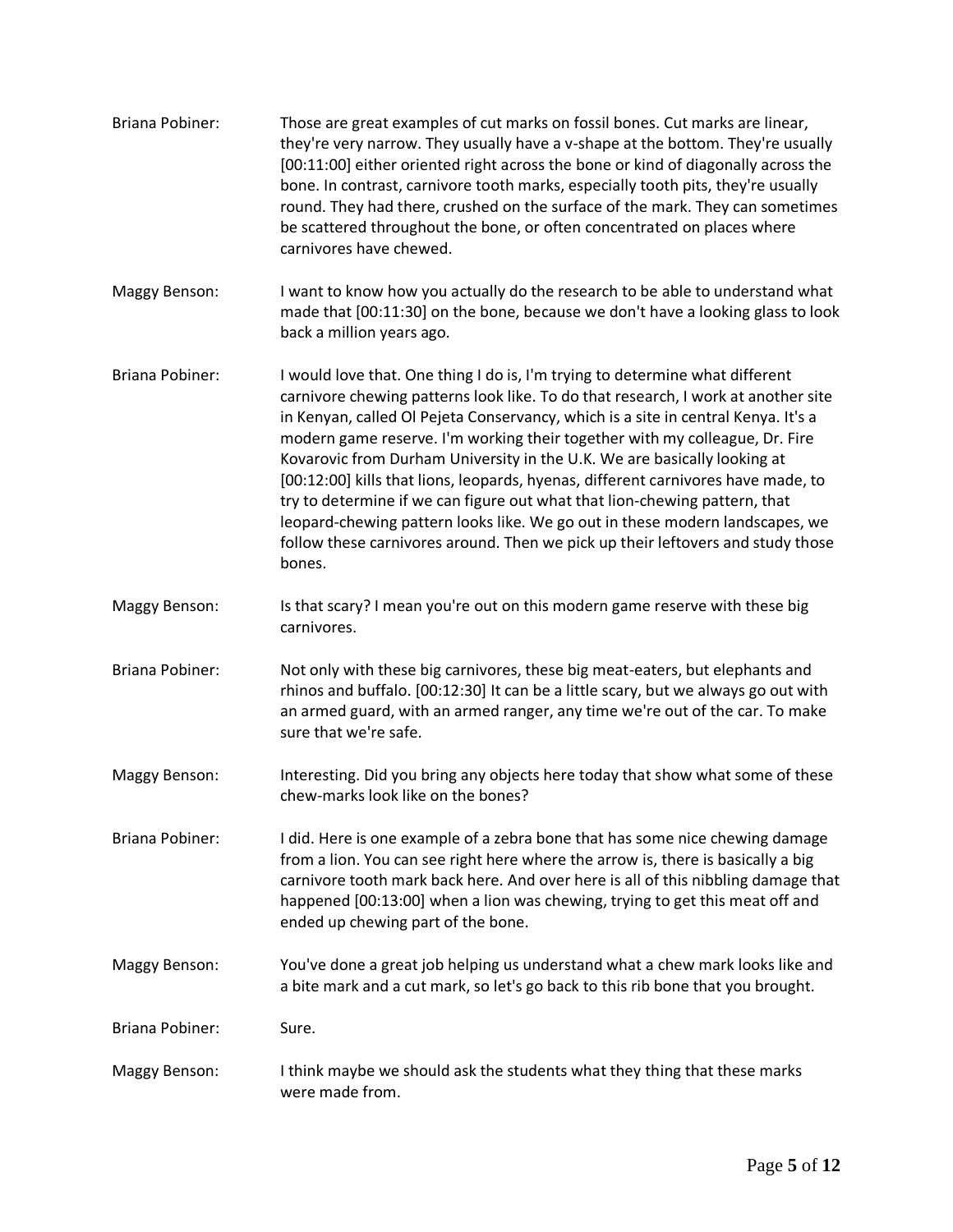| <b>Briana Pobiner:</b> | That sounds great.                                                                                                                                                                                                                                                                                                                                                                                                                                                                                                                                                                                                                                                                                                          |
|------------------------|-----------------------------------------------------------------------------------------------------------------------------------------------------------------------------------------------------------------------------------------------------------------------------------------------------------------------------------------------------------------------------------------------------------------------------------------------------------------------------------------------------------------------------------------------------------------------------------------------------------------------------------------------------------------------------------------------------------------------------|
| Maggy Benson:          | Wonderful. Students, take a look at this bone and maybe Briana will point out<br>what marks we're looking at. What do you think the marks [00:13:30] on the<br>bone were from: Grass impressions? Tooth marks? Water staining? or Butchery<br>marks? All right, Briana the answers [00:14:00] are coming in. 50% of our<br>students think they are butchery marks. What do you think about that?                                                                                                                                                                                                                                                                                                                            |
| <b>Briana Pobiner:</b> | I think that's a great answer. It's the fact that they're quite linear and straight<br>and narrow that gives away that those are butchery marks.                                                                                                                                                                                                                                                                                                                                                                                                                                                                                                                                                                            |
| Maggy Benson:          | They're butchery marks made by stone tools, that means that early humans<br>were using stone tools a million years ago?                                                                                                                                                                                                                                                                                                                                                                                                                                                                                                                                                                                                     |
| <b>Briana Pobiner:</b> | Actually, early humans were using stone tools all the way back to about 2.6<br>million years ago. We have simple technology at that point, so we basically<br>[00:14:30] have simple rocks with flakes that were knocked off of those rocks.<br>Not very sophisticated, but they were really perfect at getting a sharp edge to<br>be able to slice meat off of bone. By the time Homo erectus came around, there<br>was a big innovation in stone tool technology. This is a hand ax, this is a real<br>hand ax from Olorgesailie. This hand ax has a very specific pattern that the<br>sharp flakes were taken off around the edge. It's actually a very [00:15:00]<br>efficient way to use your stone tool raw material. |
| Maggy Benson:          | Great. We have another student question. This comes from Long Gone Daddy, is<br>there any evidence that particular diet and nutrients contributed to brain or<br>language development?                                                                                                                                                                                                                                                                                                                                                                                                                                                                                                                                      |
| <b>Briana Pobiner:</b> | That's a good question. Actually there is a lot of evidence or at least a good<br>hypothesis that eating meat contributed to an increase in brain size. Meat is a<br>great resource, it has a lot [00:15:30] of calories, it has a lot of fat and nutrition.<br>Being able to get all of that in a smaller package, versus a lot of leaves or fruit,<br>may have enabled our brains to grow bigger.                                                                                                                                                                                                                                                                                                                         |
| Maggy Benson:          | Great. This one comes from Brianna, from FIS. She wants to know, where do you<br>take the fossils after you piece them together?                                                                                                                                                                                                                                                                                                                                                                                                                                                                                                                                                                                            |
| <b>Briana Pobiner:</b> | Oh, that's a good question. All of the fossils stay in the country where they've<br>been excavated. So all of the fossils from Olorgesailie stay at the national<br>museums of Kenya. They go to the central museum in [00:16:00] Nairobi.                                                                                                                                                                                                                                                                                                                                                                                                                                                                                  |
| Maggy Benson:          | Great. You mentioned that these stone tools were sued for butchery. Does that<br>mean that they were actually hunting with them too? Or were they just using<br>them to butcher the animals and eat the meat after some animal may have<br>gotten to it?                                                                                                                                                                                                                                                                                                                                                                                                                                                                    |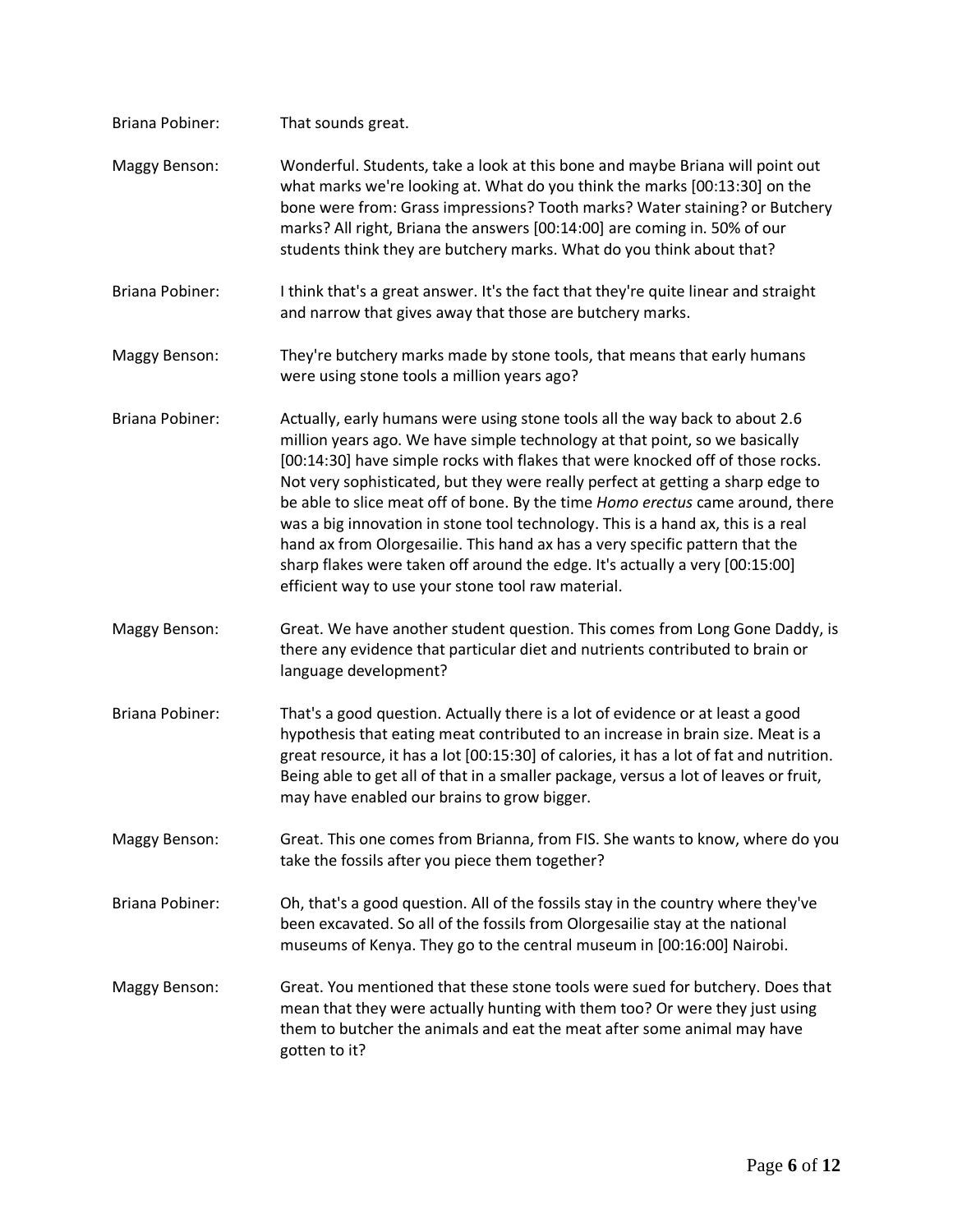| <b>Briana Pobiner:</b> | That is another million dollar question. We don't have evidence for hunting<br>technology in the archaeological record until about half a million years ago.<br>You'll notice that's two million years after this evidence for meat-eating started.<br>We think that sometimes actually, early [00:16:30] humans were coming in after<br>carnivores were done with their kills, or maybe even chasing them off. And<br>that's how they were getting meat from these big animals. |
|------------------------|----------------------------------------------------------------------------------------------------------------------------------------------------------------------------------------------------------------------------------------------------------------------------------------------------------------------------------------------------------------------------------------------------------------------------------------------------------------------------------|
| <b>Maggy Benson:</b>   | Were the early humans waiting in the bushes, waiting for these lions to get off<br>their prey?                                                                                                                                                                                                                                                                                                                                                                                   |
| <b>Briana Pobiner:</b> | It's hard to know, we don't have evidence for some of that specific behavior, but<br>we can infer from where cut marks are on bones, if the early humans are getting<br>the really juicy parts of carcasses, it's an indication that they may have been<br>chasing carnivores [00:17:00] off of kills or somehow being able to get better<br>access to the best parts of the animals.                                                                                            |
| <b>Maggy Benson:</b>   | Is that primitive, the scavenging, or is it actually advanced for that time period?<br>To be able to be waiting and the butchering these animals.                                                                                                                                                                                                                                                                                                                                |
| <b>Briana Pobiner:</b> | You know, I think it's funny, I think scavenging gets a really bad wrap, but I think<br>it's actually a fairly sophisticated behavior. You really have to know your<br>environment very well, know where the carnivores tend to hunt, have advanced<br>planning and very sophisticated communication [00:17:30] and group dynamics<br>and social interaction. I think it's actually a pretty advanced kind of behavior.                                                          |
| <b>Maggy Benson:</b>   | Interesting. Eating meat really was the critical changing point for us to be able to<br>have all of these human unique qualities.                                                                                                                                                                                                                                                                                                                                                |
| <b>Briana Pobiner:</b> | I think that at least was a very big changing point. There's two other big shifts in<br>early human diet. One is about by 800,000 years ago, we have good evidence<br>that humans were using fire for cooking. Then [00:18:00] by about 15,000 years<br>ago, it's late in the record as far as we're concerned, but we have good evidence<br>for agriculture and domestication. Which is basically growing plants and tending<br>animals for our own food resources.             |
| <b>Maggy Benson:</b>   | Wonderful. You've done a really great job explaining to us what a<br>paleoanthropologist does, about your fieldwork here in Kenya and  Here, in<br>Kenya. And the evolution really of our human diet. Let's go to some student<br>questions.                                                                                                                                                                                                                                     |
| <b>Briana Pobiner:</b> | Sounds good.                                                                                                                                                                                                                                                                                                                                                                                                                                                                     |
| <b>Maggy Benson:</b>   | [00:18:30] All right. This one comes from Louisa. Louisa wants to know, may<br>early humans have gotten the idea of cooking meat from scavenging meat, from<br>animal caught in wildfires?                                                                                                                                                                                                                                                                                       |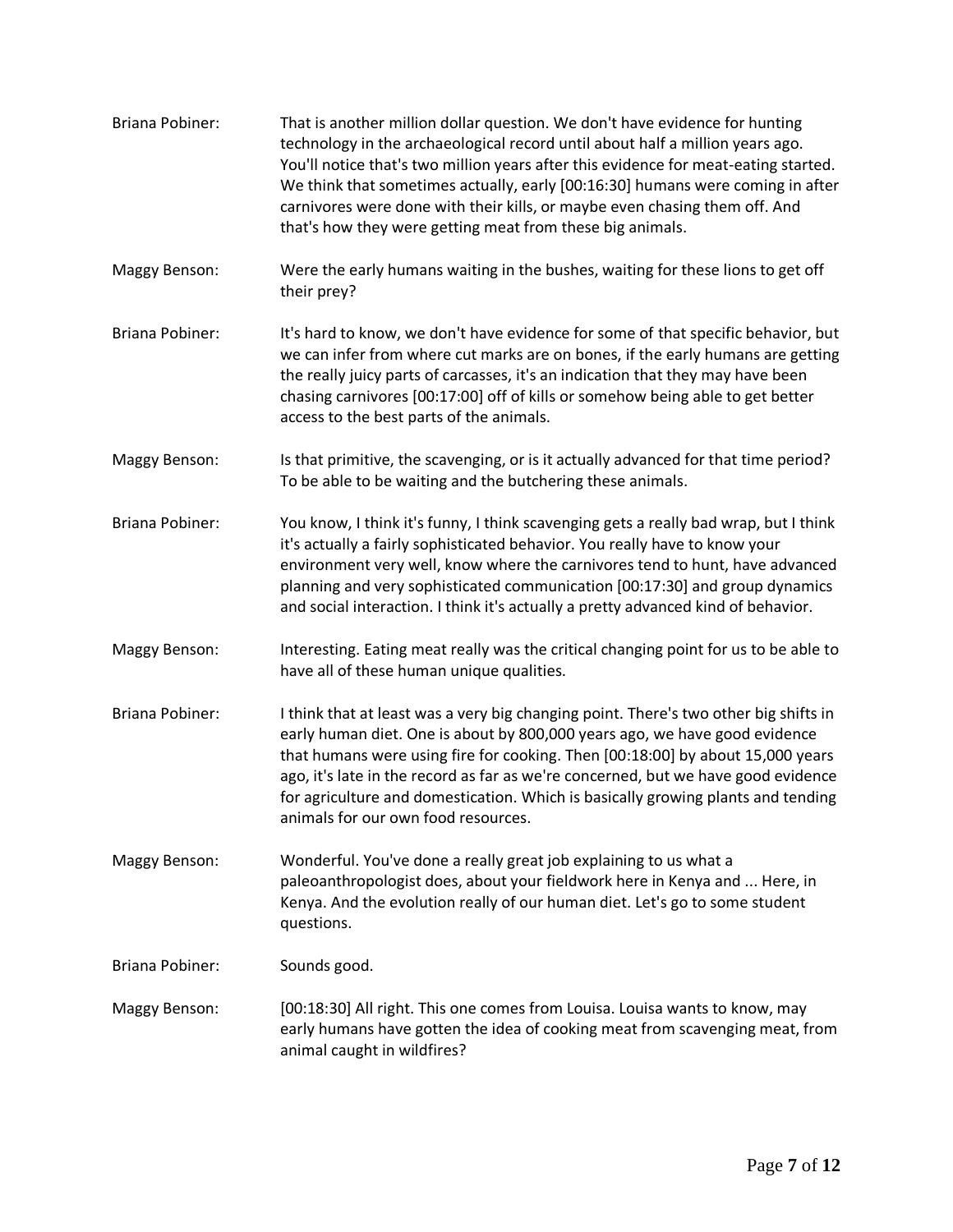| Briana Pobiner:        | That's a really good question. We think there were probably occasional wildfires<br>that lightning strikes or something. Ended up lighting these wildfires. It certainly<br>could have been from something like that, that's a good idea.                                                                                                                                                                       |
|------------------------|-----------------------------------------------------------------------------------------------------------------------------------------------------------------------------------------------------------------------------------------------------------------------------------------------------------------------------------------------------------------------------------------------------------------|
| <b>Maggy Benson:</b>   | This question comes from Hagen. Hagen wants to know, why were animals from<br>millions of years [00:19:00] ago so much bigger than they are today?                                                                                                                                                                                                                                                              |
| <b>Briana Pobiner:</b> | That's actually a really good question. We have really across the whole world, in<br>almost all of our continents, there are big extinct animals that are no longer<br>around today. I think it's complicated, but there's probably a lot of reasons for<br>that.                                                                                                                                               |
| <b>Maggy Benson:</b>   | This one comes from Harold Woods. Harold Woods wants to know, how many<br>different types of food did we eat before we started eating meat?                                                                                                                                                                                                                                                                     |
| <b>Briana Pobiner:</b> | That's a very good question. We have a lot of types of food we were probably<br>eating that don't preserve. [00:19:30] Things like fruit and leaves and berries.<br>We can get preserved, and sometimes even preserved little bits of plants. But<br>it's harder to look really deep back in the record and figure out what we were<br>eating.                                                                  |
| <b>Maggy Benson:</b>   | This one comes from Scott in Fairfax. Scott in Fairfax wants to know, did early<br>humans eat raw meat?                                                                                                                                                                                                                                                                                                         |
| <b>Briana Pobiner:</b> | I think the answer is yes. We have meat-eating back to about 2.6 million years<br>ago at least. But we don't have good evidence for cooking until [00:20:00]<br>800,000 years ago. It's possible that we'll find earlier evidence for cooking, but it<br>looks like raw meat was being eaten for a long time.                                                                                                   |
| <b>Maggy Benson:</b>   | Otto from Rapid City wants to know, what education do you need to do this kind<br>of work?                                                                                                                                                                                                                                                                                                                      |
| <b>Briana Pobiner:</b> | The first thing you need is a college degree, usually in anthropology, but maybe<br>in biology or geology or even something like chemistry and physics, to do some<br>of those dating techniques. Then most people do go on and get a masters and a<br>Ph.D.                                                                                                                                                    |
| <b>Maggy Benson:</b>   | [00:20:30] Briana, what made you interested in paleoanthropology?                                                                                                                                                                                                                                                                                                                                               |
| <b>Briana Pobiner:</b> | I admit that I was not as interested in science when I was in high school than I<br>am now. It was really a class that I took in college with a really inspiring<br>professor that got me started on the anthropology path. Then I went to a field<br>school in south Africa and absolutely fell in love with the discovery and thinking<br>about human prehistory. Trying to find those pieces to that puzzle. |
| <b>Maggy Benson:</b>   | Great. [00:21:00] We have another question, and this one comes from Jacklyn.<br>She wants to know, do we ever find painting on any of the bones that you find?                                                                                                                                                                                                                                                  |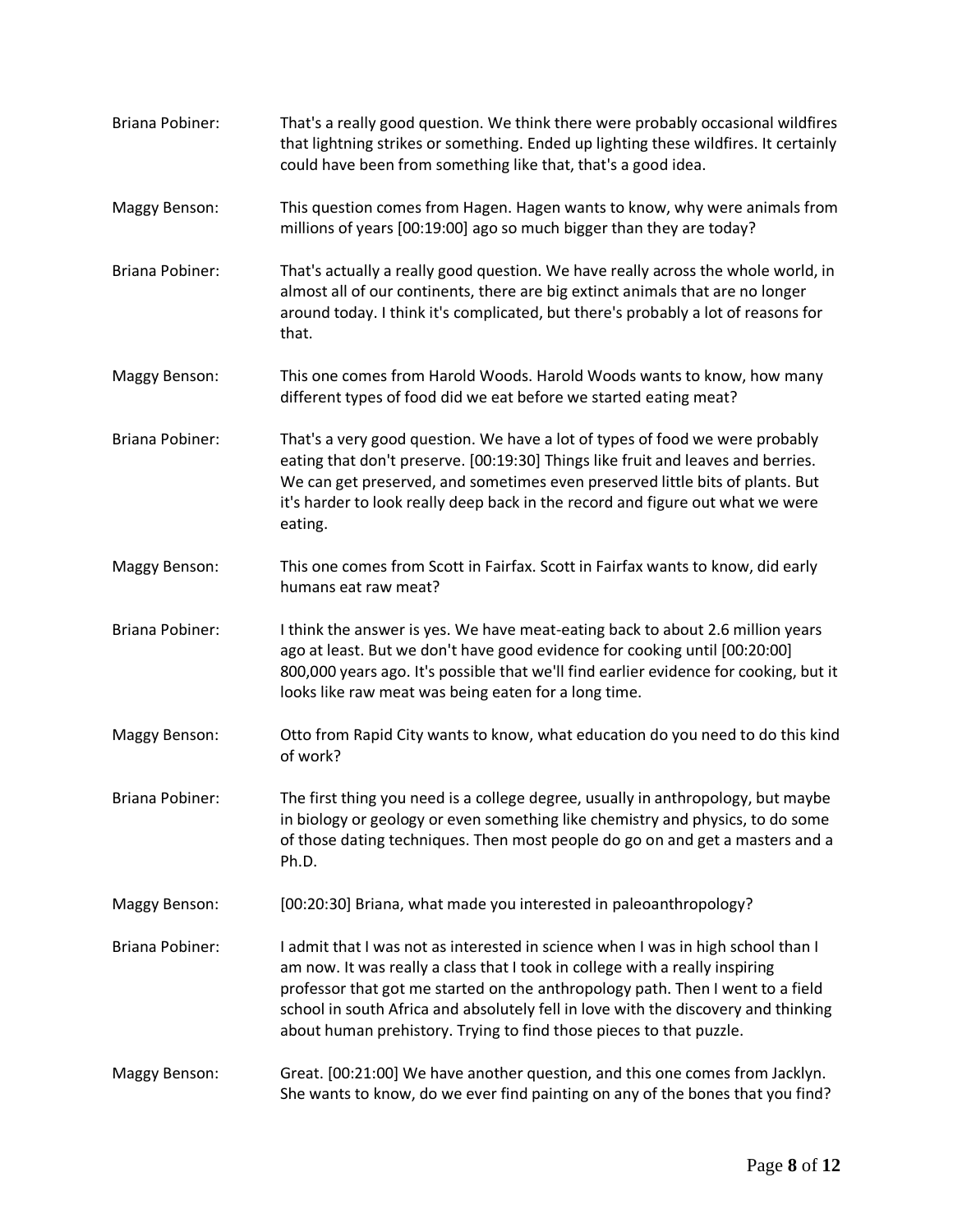| <b>Briana Pobiner:</b> | Interestingly, sometimes we can find coloring. Pigments, either red pigments<br>made of ocher or black pigments like manganese. Occasionally we do find<br>staining on those bones.                                                                                                                                                                                                                                                                     |
|------------------------|---------------------------------------------------------------------------------------------------------------------------------------------------------------------------------------------------------------------------------------------------------------------------------------------------------------------------------------------------------------------------------------------------------------------------------------------------------|
| <b>Maggy Benson:</b>   | Wow. And you think that that is then two lines of evidence together as one,<br>both the human artifact and a fossil bone?                                                                                                                                                                                                                                                                                                                               |
| <b>Briana Pobiner:</b> | Exactly. It's a little bit later in time, so we really [00:21:30] don't have the<br>evidence for making art until a couple 100,000 years ago, but we certainly do<br>find marks on stones and bones and certainly caves and things like that.                                                                                                                                                                                                           |
| <b>Maggy Benson:</b>   | Great. Alex has a question, and Alex wants to know, did our bones get bigger<br>over time?                                                                                                                                                                                                                                                                                                                                                              |
| <b>Briana Pobiner:</b> | Our brains got bigger over time and that meant that our skulls had to get bigger<br>over time, at least that part of our skull. In general, our body size did increase<br>over time. [00:22:00] Our bones, our whole skeletons, got gradually bigger over<br>time.                                                                                                                                                                                      |
| <b>Maggy Benson:</b>   | That was really because of meat-eating?                                                                                                                                                                                                                                                                                                                                                                                                                 |
| <b>Briana Pobiner:</b> | It probably played a big part, yeah.                                                                                                                                                                                                                                                                                                                                                                                                                    |
| <b>Maggy Benson:</b>   | That's so interesting. I'm looking here at the models that you have out on the<br>table, what order did they come in? Do you know?                                                                                                                                                                                                                                                                                                                      |
| <b>Briana Pobiner:</b> | Yeah, so probably I would actually have to switch these two. The early fossils<br>from Australopithecus afarensis leading into the earliest members from our<br>genus, the genus Homo. You can see a little [00:22:30] bit of change in the size<br>of the brain and the slope of the face. Then once we get past Homo erectus to<br>Neanderthals, you can see they're much bigger and actually have a really large<br>brain. And very big brow ridges. |
| <b>Maggy Benson:</b>   | Neanderthals, I mean in the geological record, they're kind of recent, aren't<br>they?                                                                                                                                                                                                                                                                                                                                                                  |
| <b>Briana Pobiner:</b> | They are, and actually they evolved around the same time that modern humans<br>did. About 200,000 years ago.                                                                                                                                                                                                                                                                                                                                            |
| <b>Maggy Benson:</b>   | They were found in North America?                                                                                                                                                                                                                                                                                                                                                                                                                       |
| <b>Briana Pobiner:</b> | They were found in Europe and in Western Asia.                                                                                                                                                                                                                                                                                                                                                                                                          |
| <b>Maggy Benson:</b>   | Oh, okay.                                                                                                                                                                                                                                                                                                                                                                                                                                               |
| <b>Briana Pobiner:</b> | Modern humans, [00:23:00] when they migrated into Europe, encountered<br>Neanderthals, they were living in the same place at the same time, and we                                                                                                                                                                                                                                                                                                      |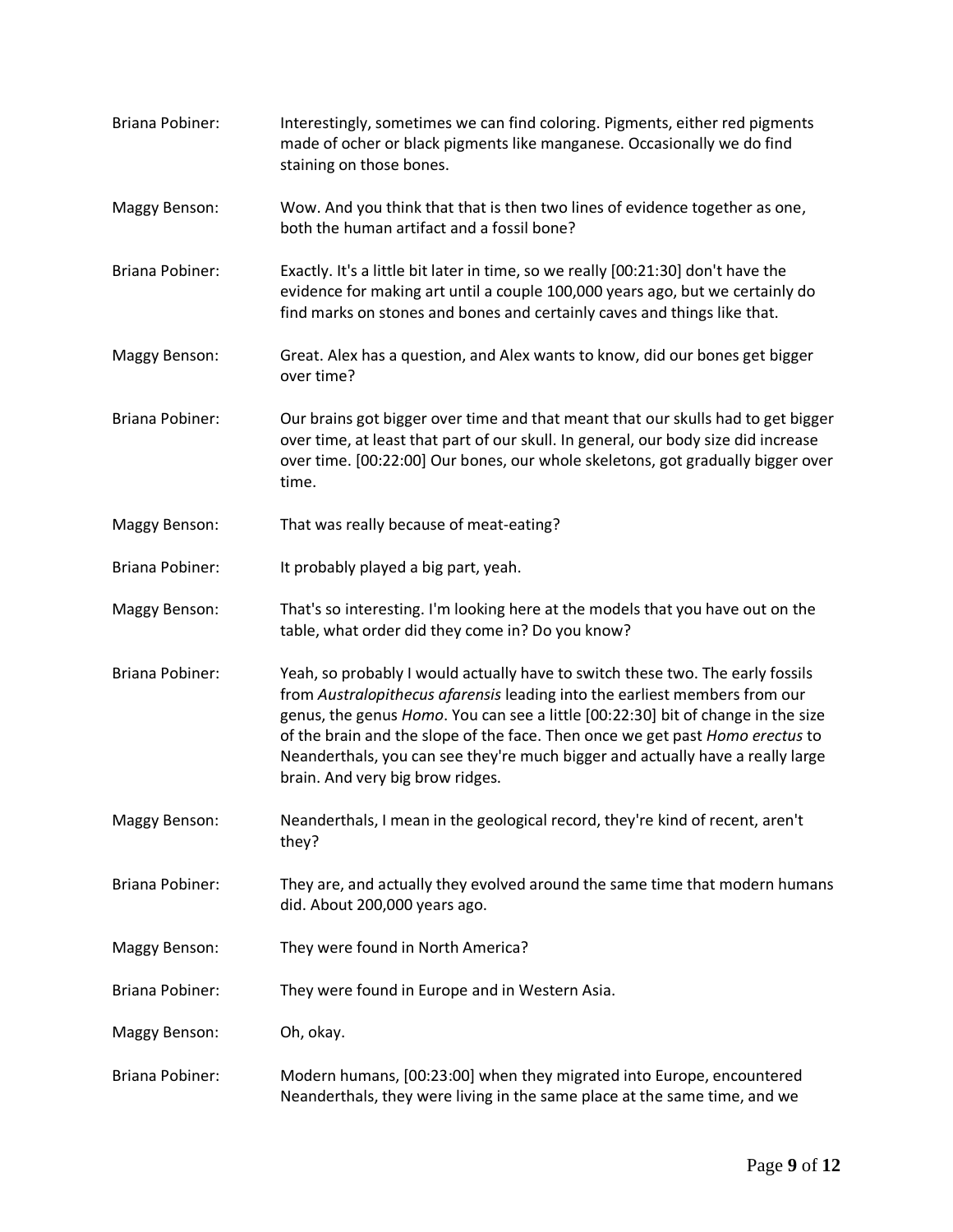know from genetics that they occasionally interbred, that they mated with each other.

- Maggy Benson: Great. We have another question from Patrick. Patrick wants to know, how did early man learn to make tools?
- Briana Pobiner: Oh, that's a great question. I'm not sure we'll ever answer that question. It may have been initially just picking up sharp stones and using those as stone knives that gave people the idea to actually [00:23:30] make early stone tools and to manufacture them instead of to just go out and collect them. But we really don't know, that's a good question.
- Maggy Benson: Wonderful. Okay, this one comes from David and David wants to know, when did the early humans learn to build shelters?
- Briana Pobiner: Oh, so that's a good question. We have the earliest evidence for building shelters, back to about 400,000 years ago. At least that's what we can discern in the prehistoric record.
- Maggy Benson: John B., what is your favorite fossil that you've found?
- Briana Pobiner: Wow, [00:24:00] that's a hard question because I love all the fossils that I found, but probably some of the fossils that I found where I'm digging up in layers that are about 1.5 million years old, and I can pick up bones like this cut marked bone and I know that the last person that touched this, lived a million and a half years ago, wasn't quite like me. It's really reaching through the past and touching evidence of behavior.
- Maggy Benson: Sounds exhilarating.
- Briana Pobiner: It's amazing.
- Maggy Benson: [00:24:30] Bryant wants to know, since the tools were made of stone, how hard were they to use?
- Briana Pobiner: That's a good question. They actually weren't that hard to use, in the sense that you could pick one up, one that had a sharp edge and it's not hard to actually slice meat off of those bones. Tools were also used for pounding, for probably processing plants, and was probably hard to make them, but not as hard to use them.
- Maggy Benson: This one comes from Jonathon, and he says, besides brain, [00:25:00] did any other organs change?
- Briana Pobiner: Well interestingly, about the same time we see the brain size increasing, we actually see the size of our guts and our whole digestive tract decreasing. Those things might be related. Our brains take up about 2% of our body weight, but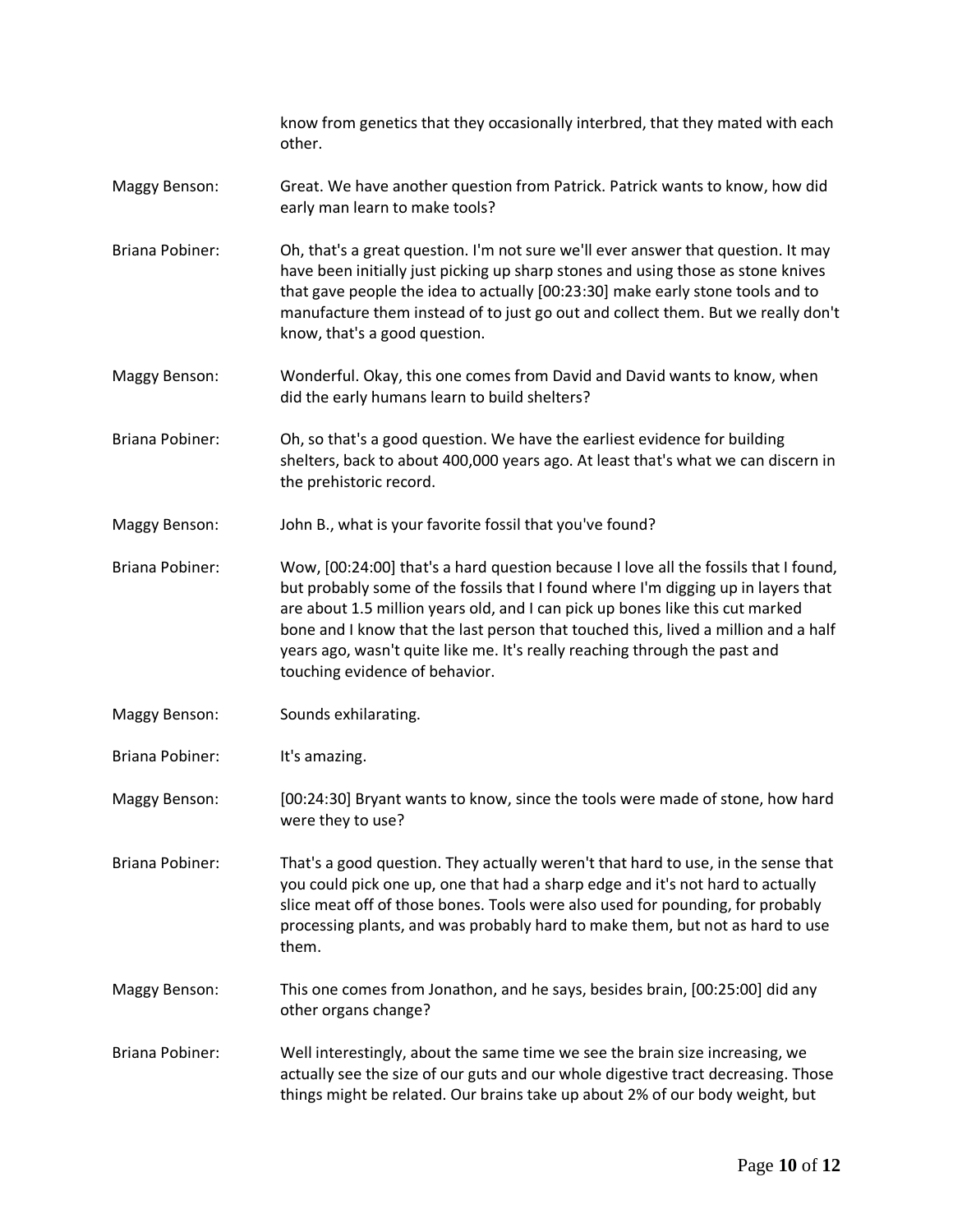|                        | they take up 20% of energy. Our guts take up a lot of our energy. Potentially,<br>with eating meat, we didn't need guts as big, so they got smaller and brains got<br>bigger.                                                                                                                                                                                                                                                                                                        |
|------------------------|--------------------------------------------------------------------------------------------------------------------------------------------------------------------------------------------------------------------------------------------------------------------------------------------------------------------------------------------------------------------------------------------------------------------------------------------------------------------------------------|
| <b>Maggy Benson:</b>   | Interesting. In a kind of related [00:25:30] question, Emma wants to know, did<br>Salmonella or any other kind of disease exist back then that we have today?                                                                                                                                                                                                                                                                                                                        |
| <b>Briana Pobiner:</b> | It's interesting, it's rare, but we do have evidence of diseases. There's actually<br>cancer, or bone lesions on a Neanderthal rib from tens of thousands of years<br>ago. There's actually a partial skeleton from northern Kenya where we know<br>that this woman suffered from hypervitaminosis A, probably actually eating<br>something that had [00:26:00] a really high concentration of vitamin A, which is<br>especially concentrated in liver and actually carnivore liver. |
| <b>Maggy Benson:</b>   | Wow, so you can really actually see some of those diets in the fossil in the<br>record too.                                                                                                                                                                                                                                                                                                                                                                                          |
| <b>Briana Pobiner:</b> | And diseases sometimes, exactly.                                                                                                                                                                                                                                                                                                                                                                                                                                                     |
| Maggy Benson:          | This one comes from Lindsay and Lindsay wants to know, how do you feel about<br>indigenous creation stories?                                                                                                                                                                                                                                                                                                                                                                         |
| <b>Briana Pobiner:</b> | I think that basically how we became human is a part of what it means to be<br>human, but I think that [00:26:30] the stories that we have in a cultural context<br>of how we became human, are also a really important part of who we are.                                                                                                                                                                                                                                          |
| Maggy Benson:          | Great. This one is kind of funny, Sophia wants to know, will our pinky toe evolve<br>away?                                                                                                                                                                                                                                                                                                                                                                                           |
| <b>Briana Pobiner:</b> | It's funny, actually having five fingers and toes is a really primitive condition in a<br>sense. That goes back really far in our evolutionary history, and unless there was<br>really strong selection for some reason for our pinky toes to go away, [00:27:00]<br>they're probably going to stay put.                                                                                                                                                                             |
| Maggy Benson:          | It's a good question. Raymond wants to know, is there any difference in early<br>human bones becoming fossils as opposed to animal bones?                                                                                                                                                                                                                                                                                                                                            |
| <b>Briana Pobiner:</b> | The process was probably the same. A lot of the bones, if you find human and<br>animal bones in the same layers, they usually look the same. It's really just the<br>size and shape of the bone that lets us know what type of animal or human they<br>came from.                                                                                                                                                                                                                    |
| Maggy Benson:          | Going back to the size and the shape of the bone, Anthony G. He wants to know,<br>how do you tell what kind of bone it is, [00:27:30] is there a spot on the bone<br>that tells you what kind of bone it is?                                                                                                                                                                                                                                                                         |